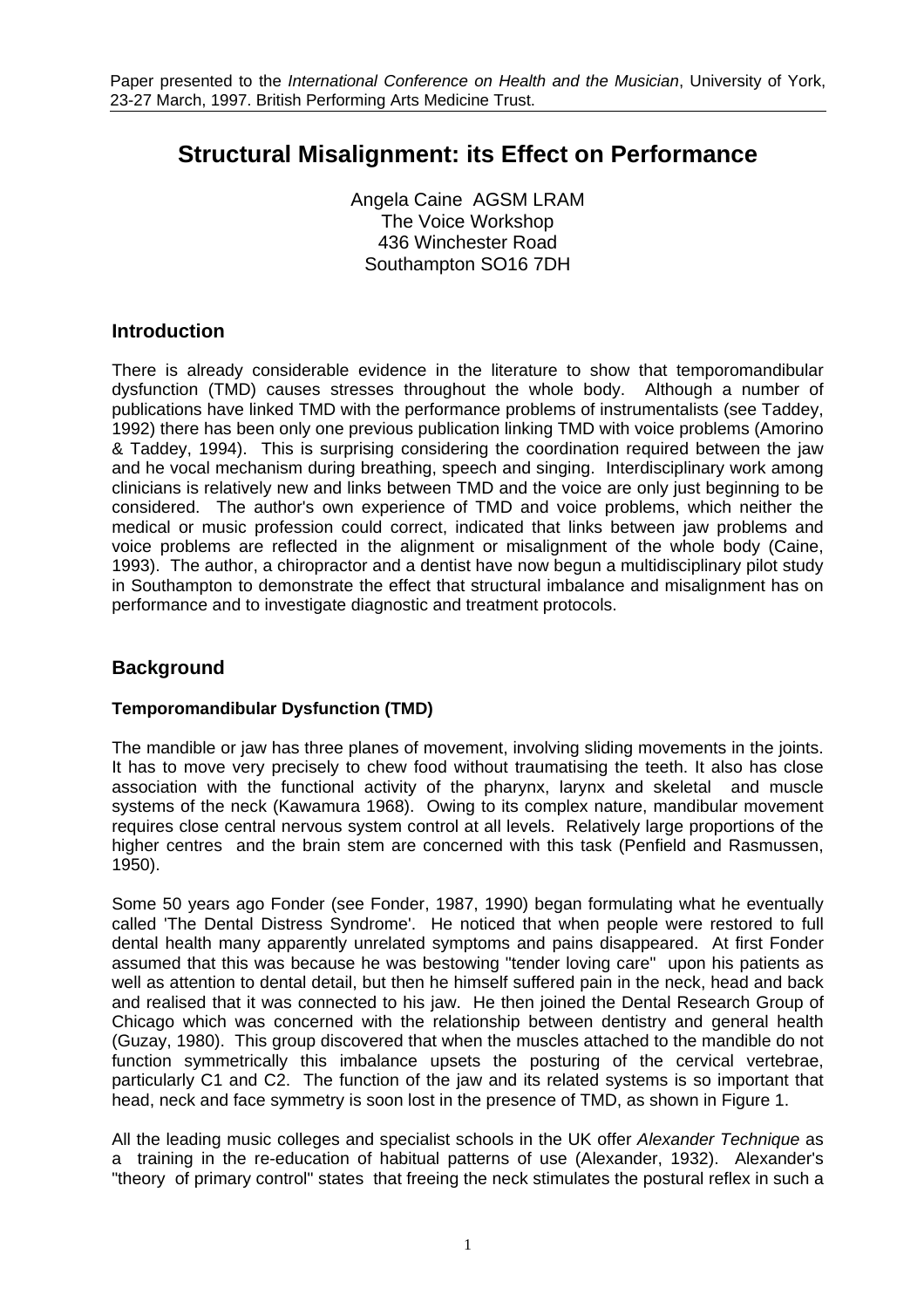way that it encourages both poise and an upright, balanced posture in the whole body. An unfree neck, according to Alexander, is one in which there is a dysfunction at the atlantooccipital joint, resulting in the malposturing of the cervical vertebrae, particularly C1 and C2, and their relative muscle systems. A literature search indicated that distinguished clinicians in other disciplines had also linked structural dysfunction with collapse of the cervical vertebrae and its concomitant problems. The basic underlying cause of a problem is often unrecognised if it lies outside the area of expertise of the examining physician and there is no mention of the dentition in the writings of Alexander. Dentally related atlanto-occipital problems were not recognised by him. If the dysfunction of the mandible in its relationship with the cranium could affect the muscle tonus in the area of C1-C2, the freeing of the neck, and the poise and balance of the whole body, might require dental assistance as well as reeducation of habitual patterns of use if the improvements were to be permanent.



**Figure 1.** Visual aspects of temporomandibular dysfunction (TMD), after Guzay (1980)

# **Malocclusion**

Malocclusion, or the incorrect meeting of upper and lower teeth, is a common cause of TMD. Although malocclusion appeared as a dental problem around 1940, it was Fonder (1977) who first alerted dentists to the potential damage and stress which they could inflict upon the vascular, skeletal and neural structures throughout the body by aligning teeth for a beautiful smile without consideration for function or skeletal alignment. included not only previously researched physiological symptoms (e.g. neck and shoulder pain, lower back pain, headaches, numbness or tingling in fingers and feet) but also emotional and psychological symptoms (e.g. worrying, nervousness, forgetfulness and a feeling of failure). The next wave of dental pioneers refined treatments and began training programmes to alert the dental profession to the significance of the stress to homeostasis of the whole body when the jaw joints were misaligned. Musicians may have to consider that lack of coordination between right and left hands may well be corrected more easily by the dentist than a music teacher. A child with an occlusion as in Figure 2 (mid or lower) will require dental correction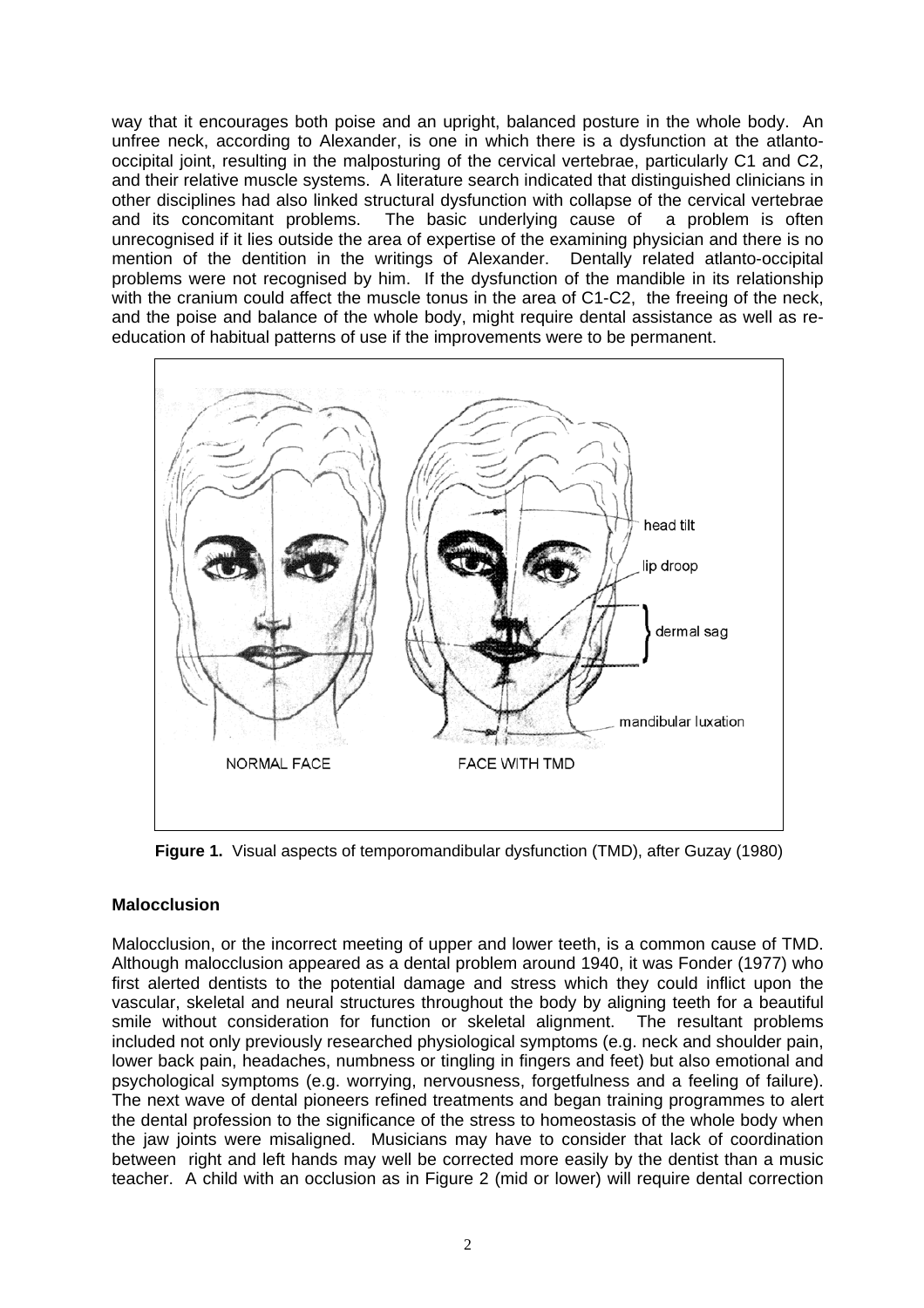before playing any instrument, not just the ones that rest against the teeth. Learning to play an instrument with this bite pattern is laying down "software" in the brain which already includes stress factors.

# **The Role of the Tongue in Structural Misalignment**

There is agreement in dental and orthodontic literature that the natural resting position of the tongue is one in which the upper surface of the visible tongue lies against and acquires the shape of, the maxilla. The front of the tongue should lie just behind the alveolar ridge, just behind but away from the front teeth (Rocabado *et al*, 1983**;** Mew, 1981). This resting position facilitates efficient breathing, swallowing, eustachian tube evacuation, and function of the whole upper respiratory tract. Clinicians are also agreed that the fundamental breathing system is nose breathing, mouth breathing being supplementary and not an alternative system. In its natural resting position the tongue can make a seal with the soft palate which allows the continuation of nose breathing when the mouth is open (Caine 1997).

In chewing the tongue coordinates with jaw movement. It moves forward and down to push food between the teeth and keep it there. Breathing, speech and singing, on the other hand, rely on the excursion of the hyoid bone and the tongue needs to coordinate with the pharynx and with this movement. During the last 500,000 years the development of sophisticated vocal communication has superseded the tearing and chewing of food. Crelin (1972) built a rubber duplicate of an adult human vocal tract and discovered that all the vowels sounds are most efficiently



**Figure 2.** Visual aspects of malocclusion.

formed in the pharynx by the back of the tongue. The muscle which postures the tongue into its natural resting position inserts into the styloid process of the skull, which is also the attachment for the suspension of the larynx. The strengthening of this muscle gives priority for back of the tongue articulation of vowels (Caine 1991).

The tongue rises out of the hyoid bone, which is the attachment for the intrinsic suspension system of the larynx. The hyoid bone is suspended from the skull on each side by the stylohyoid ligament. Anterior/posterior and lateral stabilisation is carried out by digastricus and omohyoid respectively. These muscles also form part of the laryngeal extrinsic frame (Demarest & Fink, 1978). The extrinsic frame assists in regulation of the vocal folds (Zenker & Zenker, 1960; Sonninen, 1968 ). The digastric muscles, left and right, lose symmetry in TMD, thus unbalancing the hyoid bone and causing spasm in the intrinsic suspension system. It follows that dysfunction and resultant distress at the mandible can follow this muscular pathway to vocal fold dysfunction and the result will be vocal distress.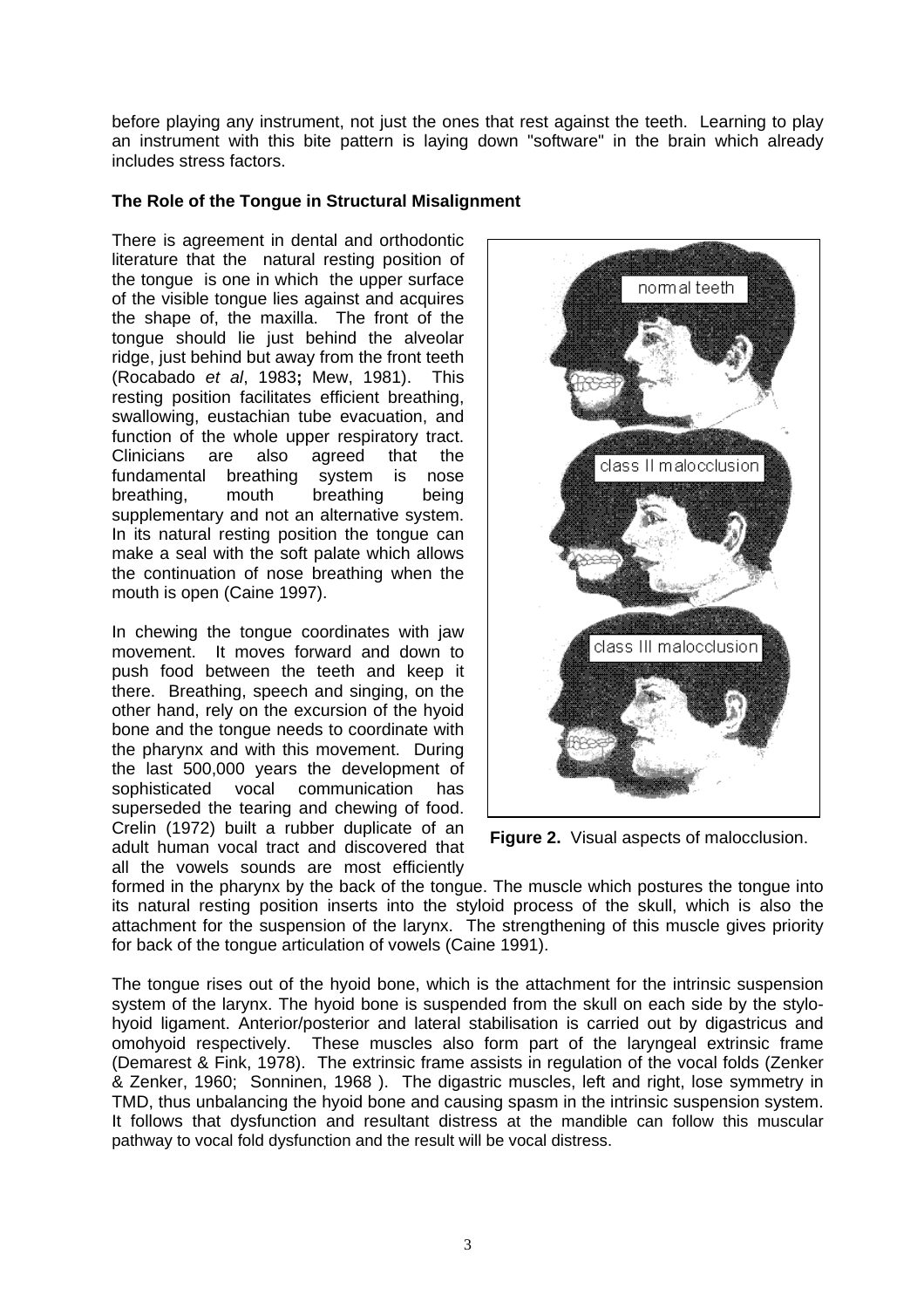# **The role of the Chiropractor and the Osteopath**

# *The Pelvis*

If it is accepted that our fundamental life support system is breathing and that the voice is an integral part of that breathing system, it follows that anything which upsets breathing will also affect the voice. The pelvis is the weight bearing, and also weight distributing, area of the body. Two strong joints between pelvis and sacrum (the sacro-illiac joints) stabilise this whole system. If damage destabilises one of these joints, weight bearing and therefore the whole postural balance will have to change to compensate for it. Leg flexing muscles will lose their symmetry and it will become difficult to distribute weight equally between the two feet. Once the pelvis goes out of alignment the body will increasingly adapt to the unbalanced situation. However there is a finite limit to the range of adaptation (Howat, 1997). The end of adaptive range is signalled by pain: the body's danger signal.

Two major leg flexor muscles insert into the diaphragm (Gray, 1977). Any asymmetrical contraction in these muscles, in an effort to right a postural imbalance, will restrict the contraction of the diaphragm. This will restrict the breathing, and consequently, also the voice. In fact the voice can often be used as a diagnostic tool to signal structural misalignment of the pelvis before the onset of pain and pathology (Caine 1997).

# *The Cranium*

According to the 1977 U.S. edition of Gray's Anatomy (Gray, 1977) "The skull is composed of a series of flattened or irregular shaped bones which, with one exception (the lower jaw) are immovably joined together". Sutherland first questioned the fused skull in 1899 but like the rest of the structural pioneers he was in an age set on developing the body's response to chemistry not engineering. Since then, the movement in cranial sutures has been extensively researched (Upledger, 1983; Frymann, 1971; Sutherland, 1990). The pumping action of the fluid which bathes the brain and spinal cord moves the bones of the skull rhythmically, providing a fundamental corrective force within our endowed self-righting mechanism. TMD can cause some of the cranial sutures to become fixed, thus inhibiting the cranial-sacral pump.

The chiropractor will introduce wedge shaped blocks under the pelvis while lying down to allow the body to seek its own correct balance and alignment. Gentle manipulation of the cranium restores symmetrical rhythm in skull movement. Chiropractic or osteopathy can return the body to symmetrical function well within adaptive range. The dentist must make sure that DDS does not interfere with this process.

# **What is Stress?**

"Performance Stress", according to the literature, is mainly attributed to the dysfunction of psyche and not soma. Selye (1976) describes stress as the "non-specific response of the body to any demand". Stress is necessary. Good stress, which Selye refers to as "*eu*stress" produces a healing, stimulating response because demand remains within the adaptive capacity of the body. If, however, demand exceeds adaptive capacity by being too great or too sustained or both, it produces "*dis*tress" Selye provided the following time course for the three principle stages of distress:

- *Alarm Reaction (which cannot be sustained for long by the body)*
- *Stage of Resistance*
- *Stage of exhaustion.*

While *eu*stress is stimulating and regenerative, *di*stress is debilitating and degenerative. Both are accumulative. For example, two musicians enter a competition. One is pacing the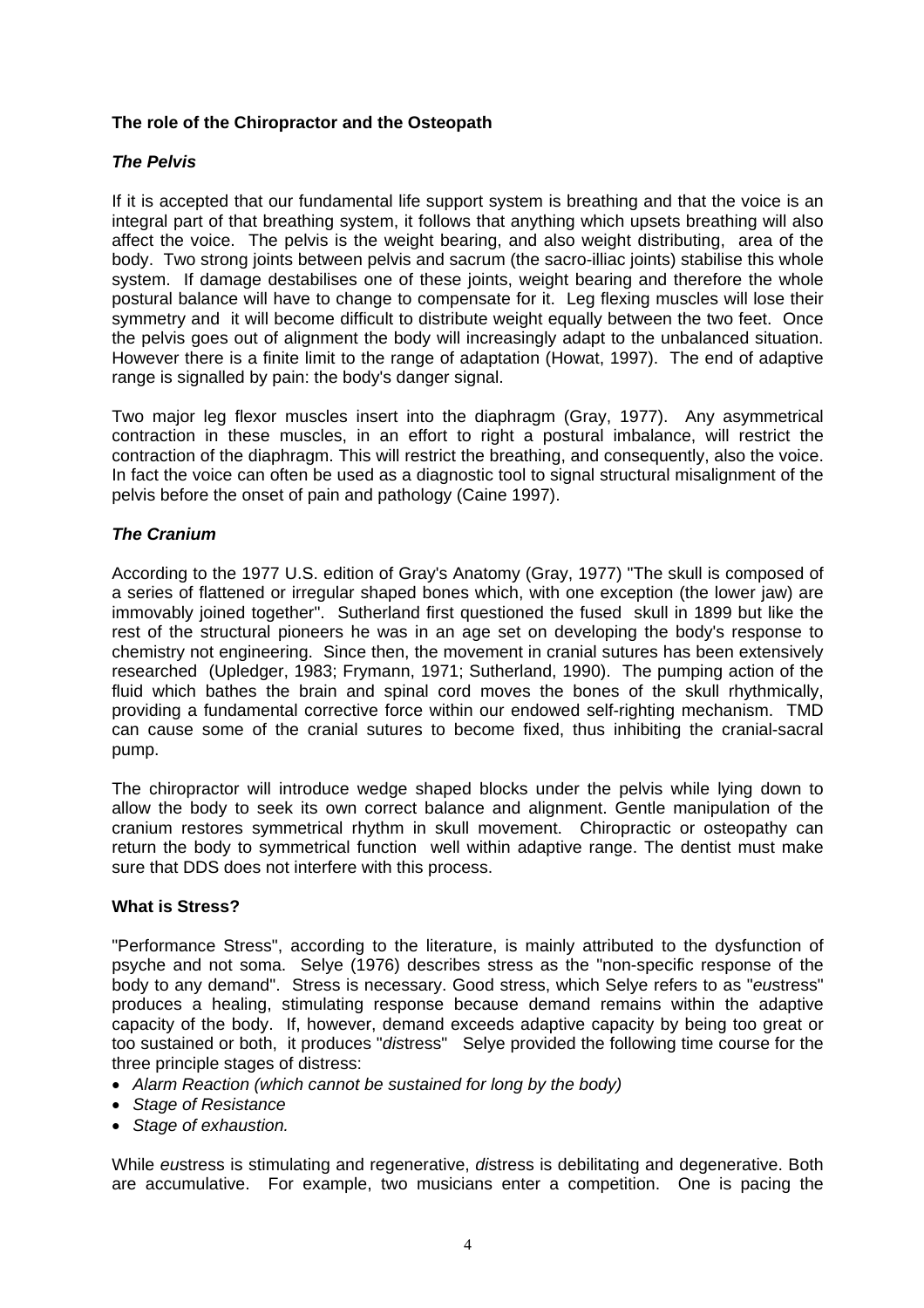competition easily. The other performs just as well but is actually at the end of adaptive range. Both appear to be performing at the same standard in round one and both are selected for the second heat. The higher standard stimulates the first competitor but causes an alarm reaction in the second. The second heat stimulates the first competitor to play better than ever. Extra effort is the only technique available to the second competitor who applies extra effort and practice time in an increasingly stressful cycle. The second competitor does not win. Constant repetition of this cycle of *di*stress sets up patterns of resistance within which performance could actually deteriorate as practice time and effort increases.

Selye called this *di*stress cycle 'General Adaptive Syndrome' (GAS). Fonder's Dental Distress Syndrome (DDS) (Fonder 1990) suggests that malocclusion and TMD intensify GAS, but more importantly where GAS is relieved by sleep, DDS is a 24 hour stress because of the involvement of the teeth. Almost half of both sensory and motor aspects of the brain are devoted to the "dental area" (Penfield and Rasmussen, 1950).

# **The Effects of Structural Correction**

Interdisciplinary work was first started to attempt to improve the voice of a singer, who had obvious TMD problems, by structural correction and to monitor this correction through any changes in performance.

# **Treatment Mark 1 and Mistakes**

# *Case Study 1*

Singer, age 53 with years of vain searching for answers to recurring voice loss and its concomitant problems of emotional stress and instability. She was a voice and *Alexander* teacher, with AGSM in piano and LRAM in singing. She had studied at Guildhall and won a scholarship to fund a fourth year to study opera. She had began a promising professional career with complete confidence in her own ability.

*Problem*

Her voice lost resonance, rhythm and pitch range gradually from age 20 to age thirty, when it ceased to be a quality voice. Laryngologists, singing teachers and other voice specialists failed to discover the problem, which was finally attributed to "age".

*Assessment*

Dental assessment revealed a severe cross-bite (the jaw pulled over to the right). Supporting molar teeth had been extracted causing spasm in neck muscles and asymmetry in the vocal suspension. All wisdom teeth had been removed under general anaesthetic at age 20. By her late 30s all adaptive range had been exhausted.

*Treatment* 

Unsure of where to begin we began by correcting the jaw, which was the most obvious problem. Impressions were taken and a removable acrylic orthotic (dental splint) was fitted to realign the jaw, open up a locked joint on the right and provide molar support where teeth were missing. *Alexander* work was continued throughout the occlusal correction with lessons from a STAT registered *Alexander* Teacher.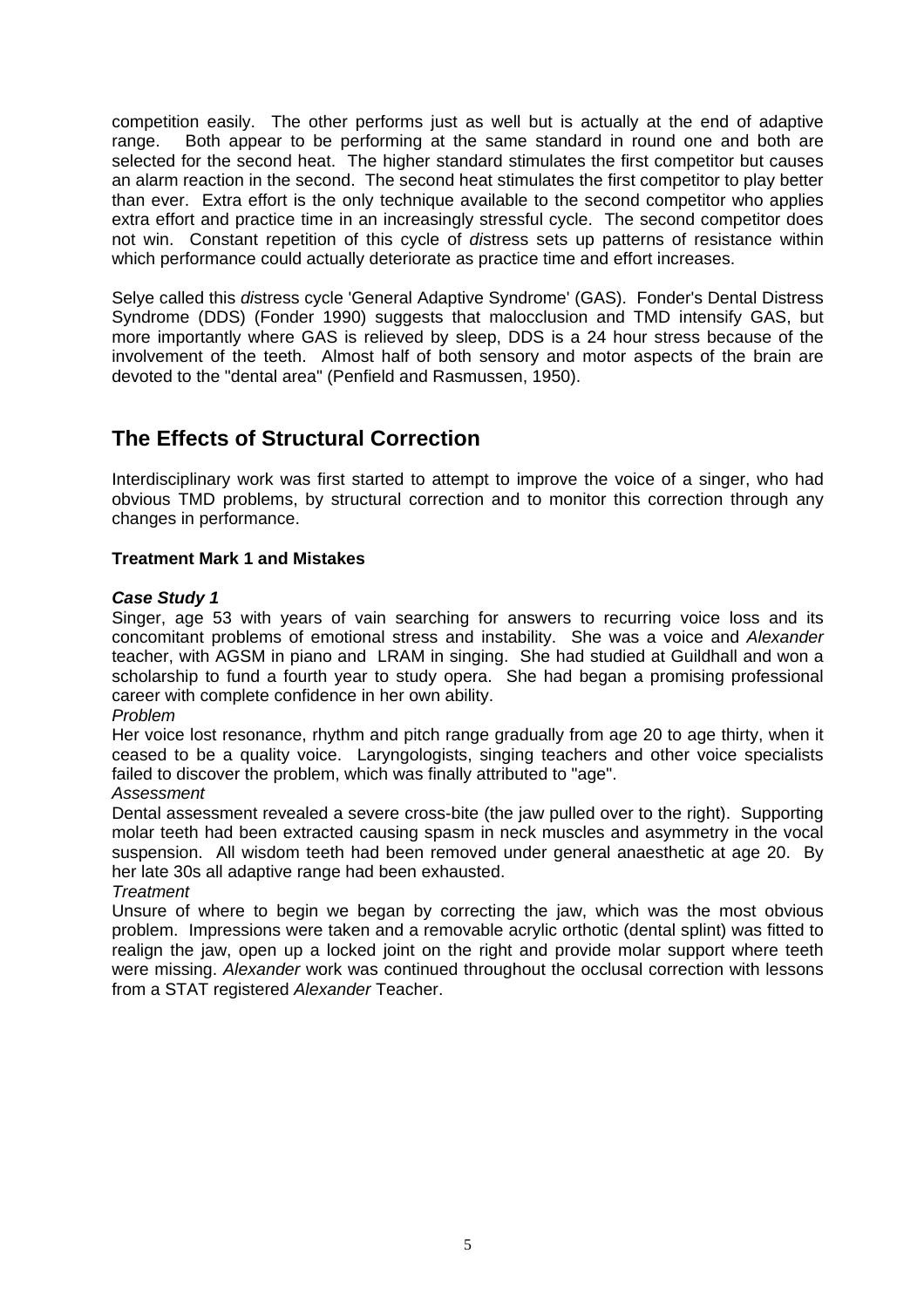#### *Short Term Result*

Breathing improved and long phrases became easier to sing. Vocal range extended, but the mix of upper and lower harmonics in the voice did not change. The voice did not become lovelier. There was a change in body shape towards thinner and taller, which was attributed to the release of tension in supra and infra hyoid muscle systems. Some consonants were reduced to spitting and hissing for a while, but the tongue re-postured relative to the new reference very quickly. The change in tongue posture increased efficiency in both breathing and articulation for singing. The effects of the treatment were observed for one year, meanwhile reporting these observations to Cranio Group, an International Society for the Study of Craniomandibular Disorders. This group includes chiropractors, dentists, orthodontists, osteopaths and other clinical disciplines with this interest. The aim was to collect as much experience as possible so as to find a way to proceed after the first year, for which there was no existing protocol.

*Result of TMD correction*

The obvious is not always the right thing to do, but you have to start somewhere. At the end



**Figure 3**. Structural imbalance, after Howat (© Cranial Communication Systems)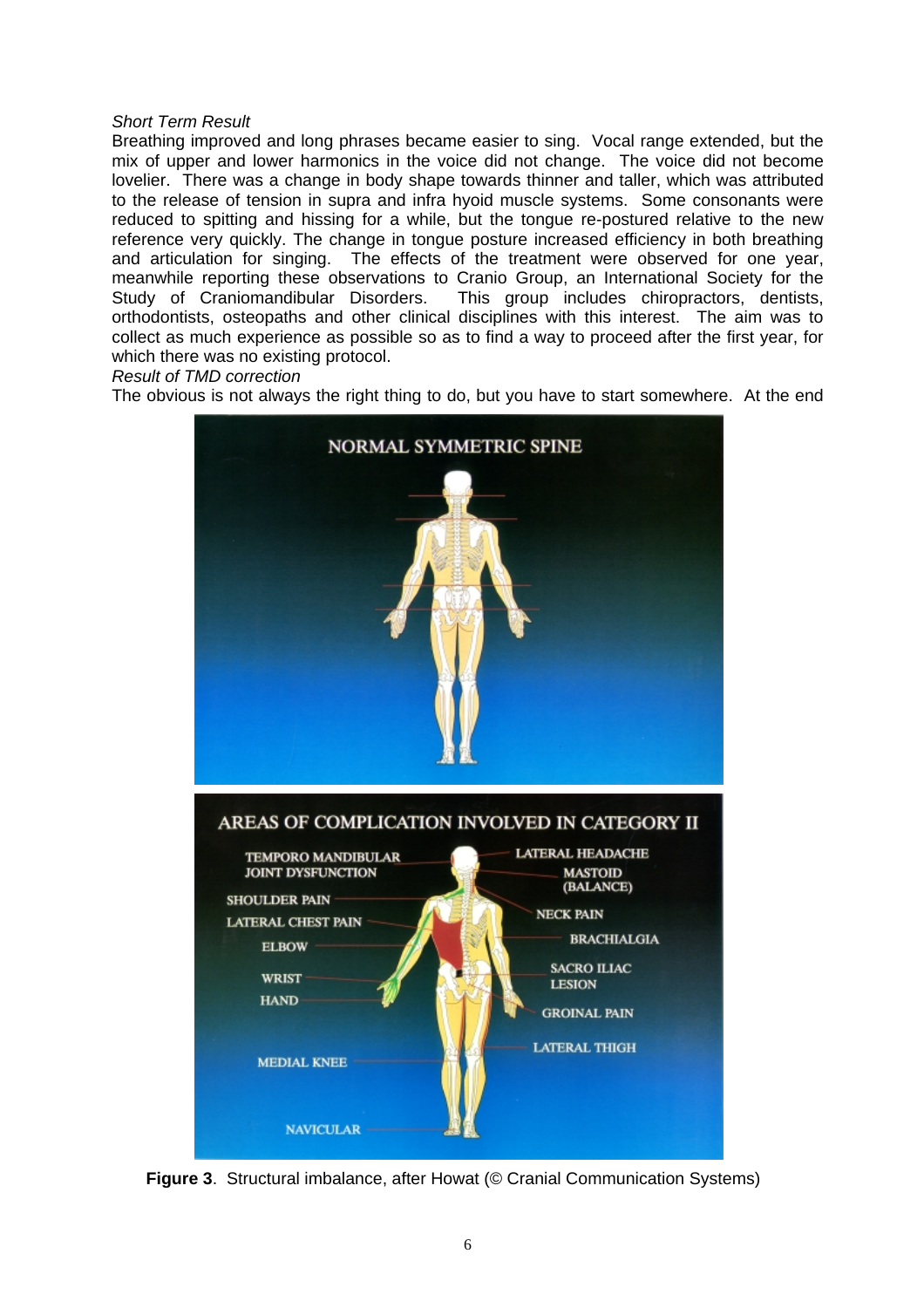of the year the subject sustained major physical collapse through the slipping of the right sacro illiac joint. This was experienced as chronic pain in walking, a shorter right leg and subsequent limp, a raised right shoulder, reduced facility in playing the piano and major reduction of resonance and range on the voice. Dental correction was halted while the whole interdisciplinary programme was reviewed. Chiropractic assessment now diagnosed a Category II skeletal misalignment (see Figure 3). The dentist and the *Alexander* teacher had concentrated on the delicate controlling mechanisms of the central nervous system and assumed that all imbalances would realign accordingly. The pelvis had not had a corrective input. We had been too clever, too cerebral, and not taken sufficient account of the simple laws of engineering. The displacement of the jaw in one direction is balanced by the equal and opposite imbalance of the pelvis in the opposite direction. However, pelvic integrity is maintained by ligaments; connective tissue not controlled by the central nervous system. It was apparent that correction should have begun with gross anatomy and then moved on to the more refined systems.

# **Treatment Mark 2 and Correction**

Chiropractic treatment was continued for two years on the above singer to stabilise the pelvis before any new dental work was attempted. After this period, light wire dental appliances were fitted on top and bottom teeth to correct the cross-bite and its concomitant muscle problems (Jecman, 1995).

*Results so far* 

The pelvis is now stable and the first professional concert for thirty five years has been made possible by wearing a light wire dental appliance to guide the opening and closing of the jaw and maintain the integrity of the whole head and neck musculature. An elastic spring has now been fitted between upper and lower teeth on the left to correct a torsion in the cranium.

The result of wearing this light wire appliance for three months is that the maxilla has expanded and all the teeth have erupted. The bottom teeth have also straightened. Facial symmetry is re-established and the voice is now free. There is now sufficiently improved finger and arm facility to again play the piano repertoire which was once prepared for an AGSM, and improvisation skills have returned.

# **Putting it all Together: An Interdisciplinary Study**

Following the initial investigation, reported above, a pilot study has been started in Southampton with the aim of establishing protocols for the diagnosis and treatment of structurally related voice problems. The study began with a volunteer student of singing with voice problems which were so severe that she was determined to try anything. Ten musicians are now at various stages of treatment. Although most of them are singers, the observed improvements in balance, flexibility, breathing and confidence are also relevant to instrumentalists.

# *Case study 2*

Music student (singing), age 21*.* She had a promising beginning to a University performance course and was charismatic on the platform. There was a gradual deterioration in both the voice and her exam results over three years. The voice "tightened" over this period and she failed the performance part of her degree. She became very stressed and suffered frequent bouts of flu and laryngitis.

## *Assessment*

A cross bite and inefficient seal between tongue and soft palate caused a slight speech defect on "s". She had a very narrow maxilla: four premolars had been removed at age 12 for crowded teeth. She was assessed by the chiropractor as a category II with a cranial misalignment (see Figure 3).

*Treatment*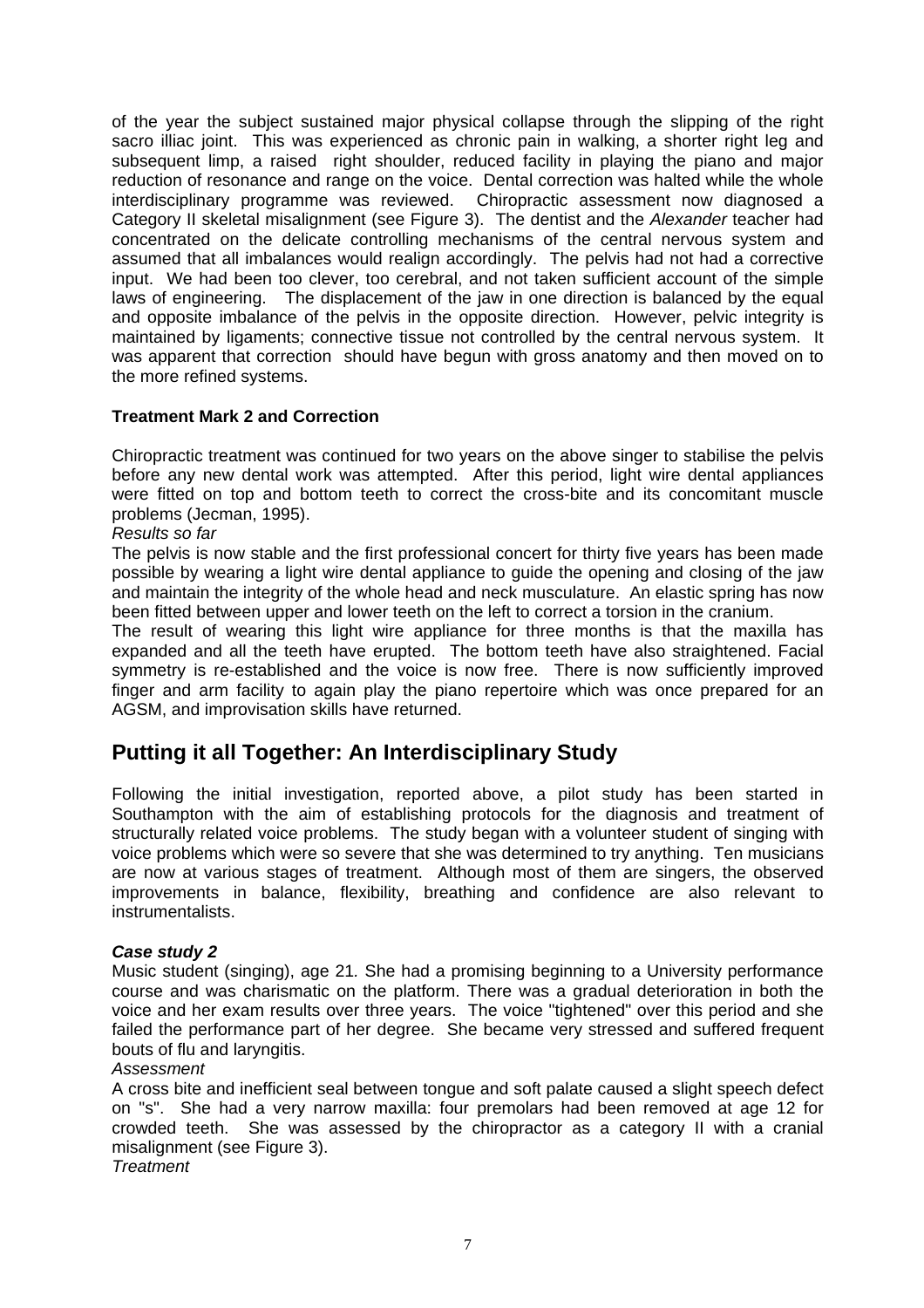The pelvis was stabilised with chiropractic treatment before any dental work was begun. She was regularly recorded on video. There was no physical collapse. After Graduation she stayed in Southampton for a year, during which time voice and *Alexander* work were introduced and an appliance fitted to widen the maxilla. This appliance fitted across the roof of the mouth and she expanded it once a week by turning a screw.

## *Result after12 months*

The voice improved, but she left the area and treatment had to be abandoned. However, she was having problems of exhaustion and depression while wearing the appliance. On all the subsequent subjects only light wire appliances were used: these do not cover the roof of the mouth nor interfere with cranial sacral rhythm (Jecman, 1995). They are regularly adjusted by the dentist who therefore has control of the speed of movement in the bone and teeth.

# *Case Study 3*

Singer, age 27.She had been offered a scholarship to the Royal College of Music, but decided to train at Guildhall as a performer after winning a county music award for singing. She had received advanced ballet training and gained Grade 8 piano. Glandular fever took her out of college for a year but she returned to obtain GGSM with qualification to teach singing.

## *Problem*

The voice was getting smaller and thinner; limited in range and unrhythmic. She could not open her mouth very far and pitch range was gradually decreasing. She experienced jaw pain and clicking joints. She could only sing at all with great effort and constantly ran out of breath. She had no confidence in her voice or in her musical ability and apologised all the time. *Assessment*

The maxilla was too narrow for a natural tongue resting position, having had four premolars removed at age 12. Her articulation had been programmed with the tongue lying in the floor of the mouth. She was assessed by the chiropractor as a category II.

*Treatment* 

The pelvis was stabilised, bringing an immediate improvement to the breathing.

Her tongue was reprogrammed using exercises (see Caine, 1991) to prioritise vowels, stretch ligaments and relieve jaw pain. She was fitted with a light wire appliance to widen the maxilla.

# *Results after 2 years*

Her tongue is now resting against roof of her mouth. The back of her mouth opens wider and the jaw pain has gone. Her face shape has changed from long and doleful to smiling with muscles well toned. The range and resonance of the voice has extended. She now sings across an octave and a half without effort and her range is expected to extend further with continued maxilliary widening.

## *Case study 4*

Singer in a successful Folk Rock Band, age 46. She had been a successful and popular folk singer for 25 years. Over the last two years she had suffered a gradual reduction in range and resonance of the voice until the pitch had to be lowered in all her material. Her performance "charisma" depended to a large extent upon dancing into the audience at the end of a performance: this was no longer possible due to stiffness and being out of breath. Her performance became static and untypical.

## *Assessment*

Her pelvis was found to be out of alignment, probably due to the birth of her children who were now 15 and 13: most people have an adaptive range lasting about 15 years. The sacroilliac joints move in the birth process and may not realign symmetrically. This was not diagnosed at the time as it is not established antenatal practice to check for this. There was no apparent dental problem.

## *Treatment*

The pelvis was realigned. Breathing was improved by tongue and rhythm exercises.Public performance had to be maintained while simultaneously correcting serious performance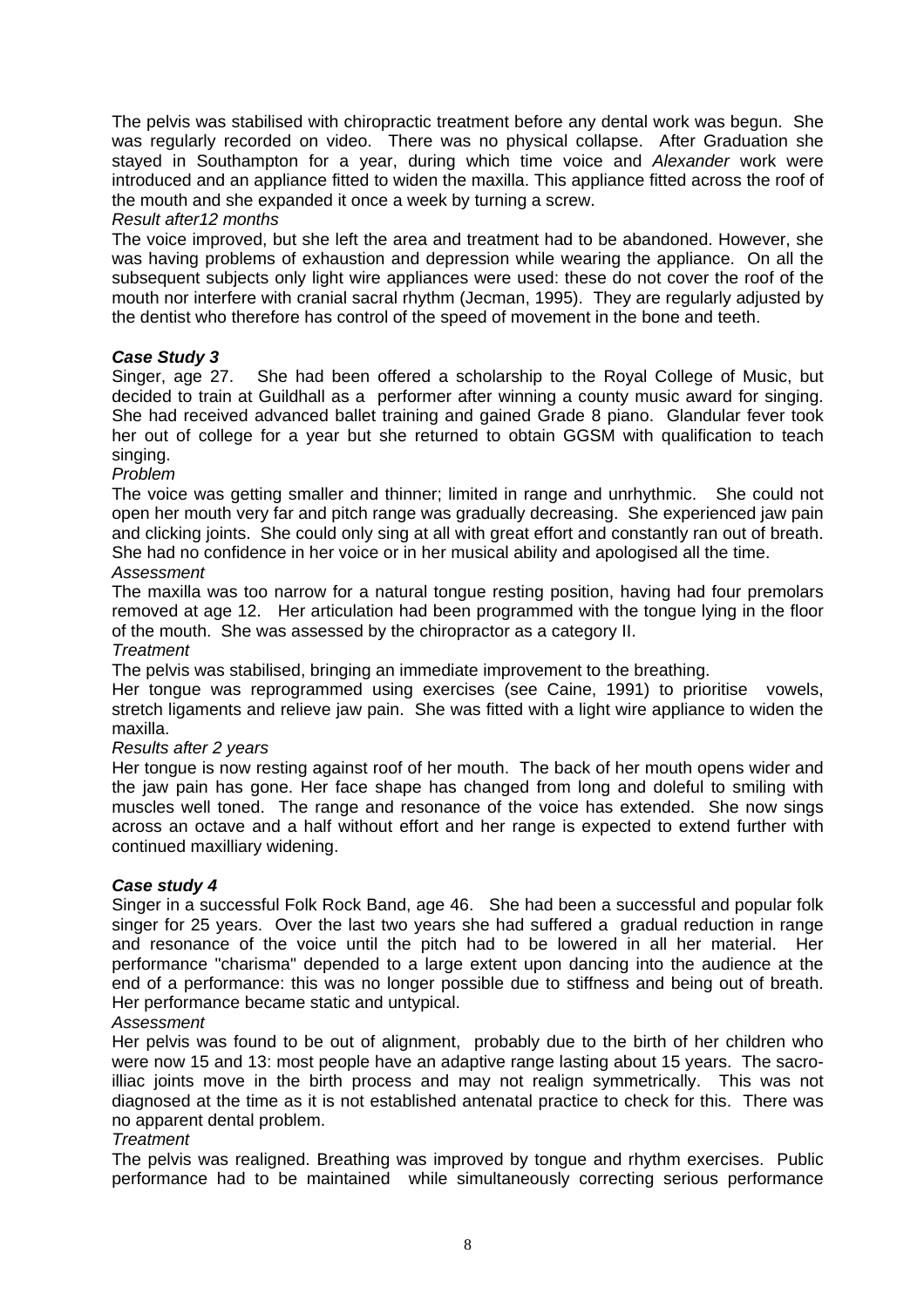problems. She had developed a very strong compensatory muscle system to cope with the previous two years. She began an immediate daily exercise programme which is reviewed regularly.

# *Results after 21/2 years*

The original performance energy has been regained. Pitch is gradually returning to normal. She is now dancing again.

# *Case study 5*

Actress, age not specified. She has a one woman show and is also a regular reader of *all* the small parts in radio plays and audio tapes.

## *Problem*

She suffered recurring voice loss. An increasing limitation in flexibility of dialect and accent was seriously endangering her living.

## *Assessment*

There was spasm in the suspensory muscles of the larynx. Extensive cosmetic dental work in 1995 had created a malocclusion and a deviation in the opening of the jaw. Four months later she began having voice problems. Her pelvis was unstable.

#### *Treatment*

The pelvis was stabilised by a Cranio Group osteopath in her area and her dentist was persuaded to grind the fitted crowns into a balanced occlusion.

#### *Results after 2 months*

The problem had been precipitated rapidly and she had immediately done something about it. She used her voice very well and had obviously always done so. When she felt her voice was not right she immediately sought help. The problem was therefore new, clear and not compounded by compensation for it. The corrected alignment immediately corrected the voice problem. She now has a regular six-monthly maintenance checkup with the osteopath.

## *Case study 6*

Counter tenor, age 27. He had an illustrious career as a chorister, winning the RSCM St Nicholas Award. After University he worked extensively as a counter tenor with five different choirs. He is a biology teacher in a private school.

#### *Problem*

He had recurring voice loss, tightness in the chest, limited range and discomfort which has increased over the last four years.

He found it difficult to make anyone take his voice problem seriously because he is not a professional singer.

## *Assessment*

He had a very narrow palate following the removal of four premolar teeth. His tongue rested in the floor of the mouth. He did not correctly understand the mechanics of the tongue, the soft palate, the face muscles and the breathing. He still sang like a treble. He had a TMD problem and an unstable pelvis. The two temporal bones of his cranium were seriously out of alignment.

#### *Treatment*

A "Cranio Group" chiropractor near his home stabilised the pelvis. He then returned to the *Voice Workshop* to re-educate his tongue and face muscles to assist cranial treatment to align his temporal bones. When a good state of cranial symmetry is achieved a dentist working with the chiropractor will fit a light wire appliance to realign his jaw and expand the maxilla. *Results after 4 months*

His pelvis is now stable. His singing is getting stronger and has gained pitch and resonance. He has been taught how to roll on the floor while singing to reduce vocal effort and loosen his "choirboy legs".

## *Case study 7*

Music student, age 21. He had been a choir-boy treble in his Prep and Public School choirs until he was 14. He has an AB grade 8 with distinction in double bass. He played leading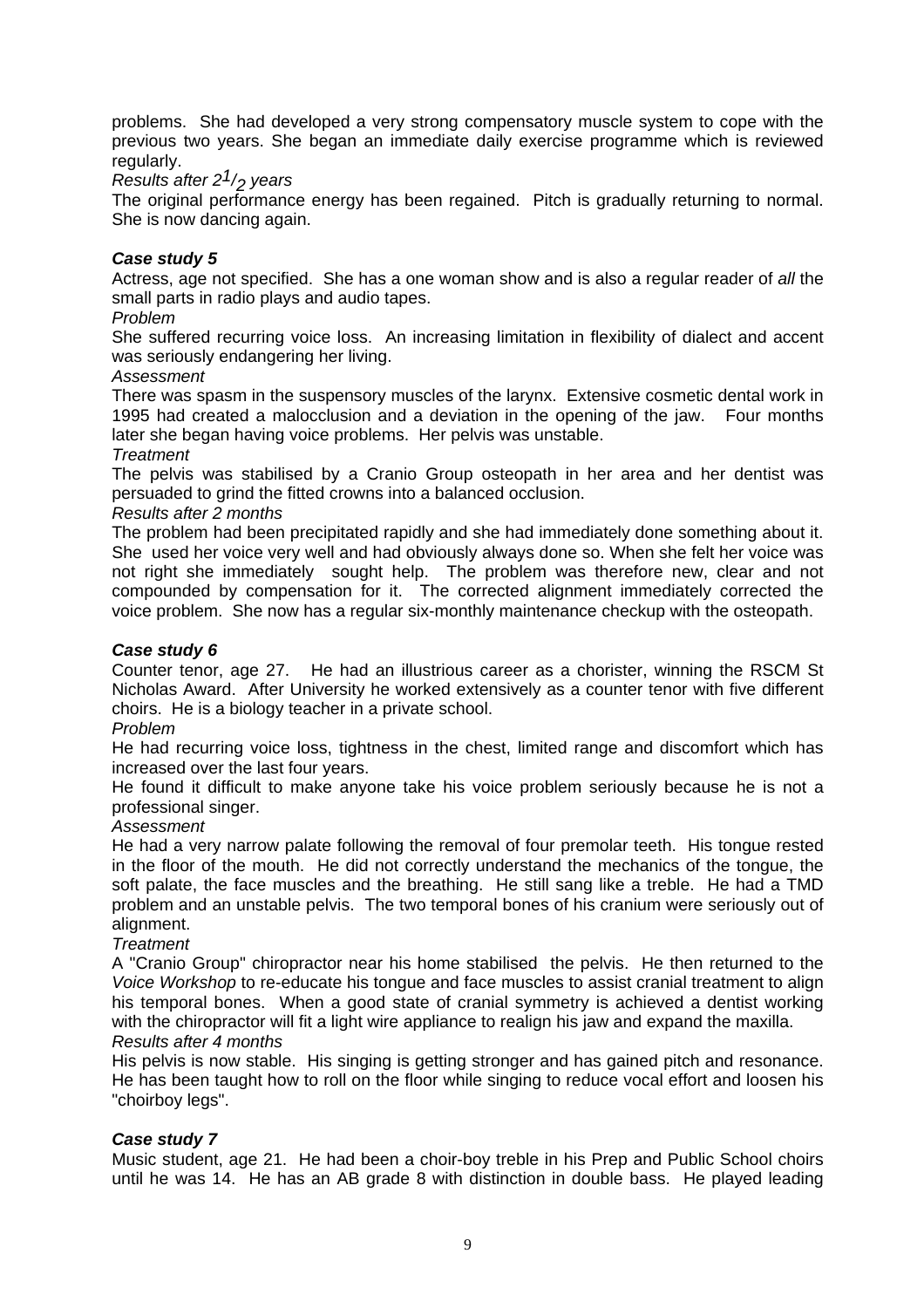roles in National Youth Music Theatre from age 16 to 18 and applied to Cardiff college, which specialised in the teaching of singing.

## *Problem*

The tenor voice disappeared at 19 after a cycle of voice loss, rest and recovery and was unable to manage the Cardiff audition. He gained entry to the Department of Music at the University of Southampton as a Double Bass player and learned about our pilot study. He could no longer sing at all.

# *Assessment*

He had a narrow maxilla, the arch of upper teeth fitting inside the lower teeth: the premolars had been removed at age 10 for overcrowding and several years of orthodontic work had been carried out to even his smile. He swayed to sing. He had very small teeth and was a mouth breather due to inefficient face muscles and poor tongue posture.

## *Treatment*

His pelvis was stabilised by the chiropractor. His tongue was re-programmed to increase breathing efficiency and exercises using a centring board helped him to relearn how to balance symmetrically (Caine, 1991). Light wire orthotics were fitted which did not cross the maxillary midline and an elastic pull was introduced between upper and lower teeth on one side to correct a torsion in his cranium.

*Result so far* after 15 months chiropractic treatment, 5 months with a dental appliance and 18 months of singing lessons. The tenor voice has returned. After audition he has now been accepted on the performance course at Southampton as a singer. He will perform in his first recital in three months time, wearing the light wire appliance. The maxilla has widened to change his whole face shape and all of the upper teeth have wide gaps. Work will begin soon to move the teeth into place and the extraction spaces will be bridged. Voice range and resonance are increasing in direct relation to the maxillary widening and re-programming of the tongue and articulation.

# *Case study 8*

Music Student, age 19. She had AB grade 8 in singing and a grade 8 in piano. She is a former member of the National Youth Chamber Choir of Great Britain, completing two world tours between ages 16 and 18.

## *Problem*

The voice lacked pitch range and resonance. No matter how hard she practiced, her voice was breathy and did not develop any personal qualities. The only available pitch was very low, and with her good sight reading and ability to hold a vocal line she was always made to sing alto. On auditioning for singing lessons at age 17 she had been declared to be a contralto and trained as such. She did not feel that this was her natural voice. *Assessment*

Contralto was definitely not her natural voice. The pressure required to produce it was now causing huskiness in both speech and singing. She had her premolars removed at 12 and then had three years of a fixed brace which crossed the roof of her mouth. An excessively narrow maxilla and difficulty with balancing indicated a pelvic and cranial misalignment, particularly as she always fell off a balance board (Caine, 1991) to the right. *Treatment*

It was difficult for her parents to accept the assessment since she had gained two advanced music certificates and a place on a University degree course in music. They were given relevant information and then could see that their daughter was not improving musically, however hard she worked. Treatment will begin during this semester. The voice will be carefully maintained *well* within adaptive range until a treatment protocol can be set up.

# *Case study 9*

Music student, age 20. She had joined her first choir at age 5. She was later a member of the Berkshire, and subsequently the National Youth Choir. She has an AB grade 8 in singing and in voice, and grade 5 in piano. She is currently in her third year at the University of Southampton on a combined honours course in music and English.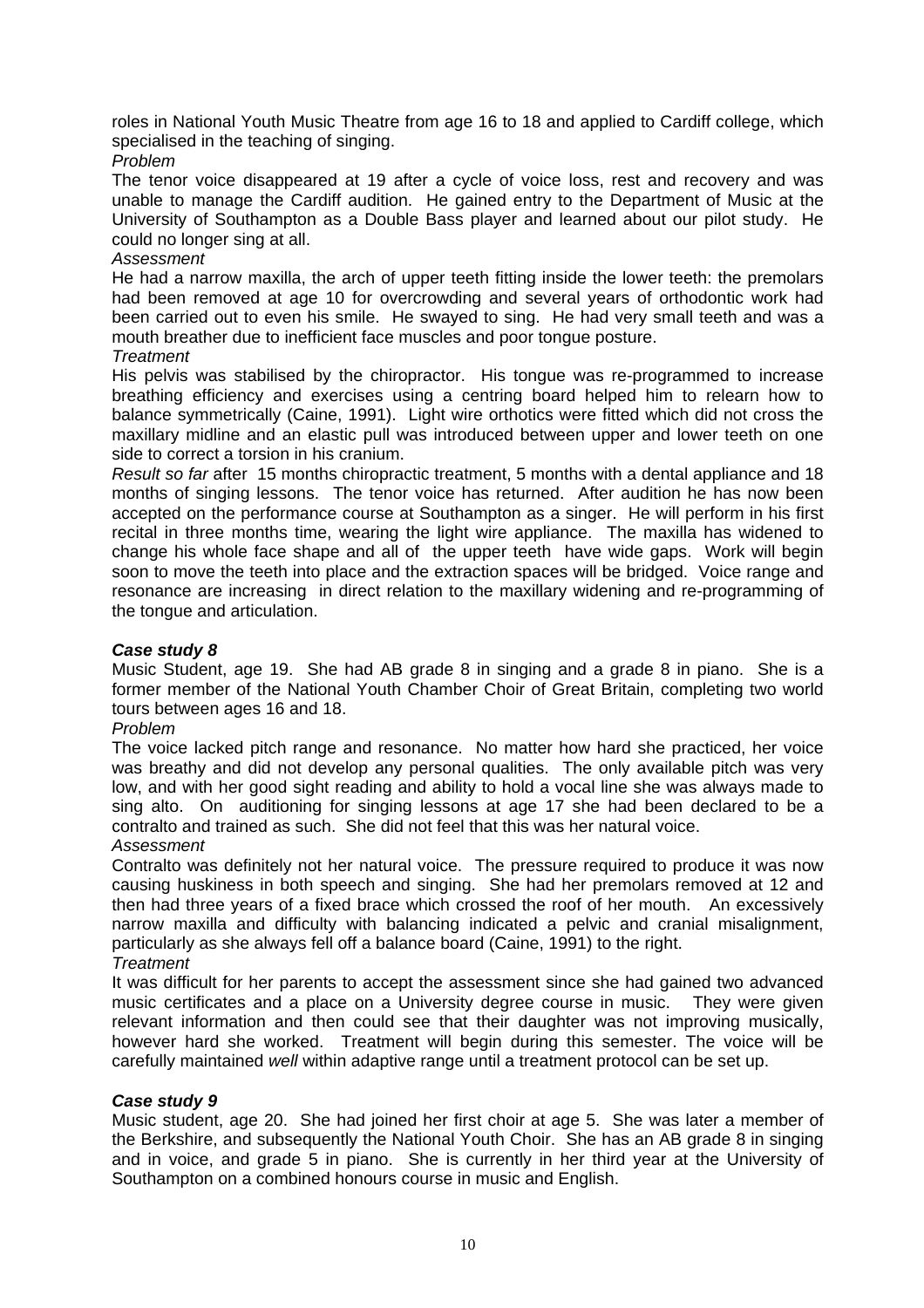# *Problem*

When videoed in recital it was very obvious that she could only sing while leaning to the right, swaying to the left in between phrases. She tried to correct this, but was not able to. Throughout her first two years she continually contracted tonsillitis. By monitoring the attacks it became apparent that they occurred before performances and examinations. She sang in very short phrases, which prevented good performance as a soloist, although this was not obvious in choir.

## *Assessment*

One leg was shorter than the other due to a tipped pelvis and her posture was quite stooped. Her chiropractic assessment was category II. Her premolars had been removed at age 12 and her maxilla was excessively narrow. The tongue was resting in the floor of the mouth. Her breathing was inefficient, and all through the mouth. The whole facial bone structure was under-developed for singing.

# *Treatment*

A year elapsed between initial assessment and commencement of treatment. She thought treatment was risky and nothing to do with the voice. However, recurring illness during her final year encouraged her to "try anything once". Chiropractic treatment is now stabilising the pelvis and tongue exercises are reprogramming articulation and strengthening face muscles. *Results after 6 months work, following 1 year for consideration* 

There has been no more tonsillitis. Breathing for singing has improved. The voice is more resonant and sounds more mature. A more natural tongue resting position has been established. She can now stand still and sing. The final recital for her degree assessment is in June. She has a long way to go before she will sing as she should, but she is not ill any more.

## *Case study 10*

Music student, age 21 with advanced performance certificates in recorder, flute and double bass. She is an all round musician and had been a member of the National Youth Choir and a county youth orchestra.

## *Problem.*

She arrived at the University of Southampton with a diagnosed Repetitive Strain Injury (RSI) in her wrists, and a disability allowance to provide a computer for lectures on her course and a trolley to handle the double bass. She was also given "special needs" ground floor accommodation.

# *Assessment*.

The Royal Free Hospital diagnosed RSI and provided physiotherapy and wrist supports. The University of Southampton medical centre diagnosed stress and social problems and provided counselling. The Southampton "team" diagnosed severe structural misalignment in the pelvis, cranium and jaw. She had been misinformation about breathing, leading to hyperventilation and its concomitant problems.

## *Treatment.*

Chiropractic treatment has realigned her pelvis and is currently realigning the cranial bones. Dental work to realign the jaw will probably be started in her third year. She had singing and *Alexander* work during her first year but cannot afford them in her second. She plans to recommence in these during year three.

## *Results after 2 years*

The wrist supports are no longer needed. She drives a car and managed a summer job. She has created a garden out of a back yard. She is now in her second year, and is making the changes counselling advocated all through her first year but which she felt were beyond her.

# **Conclusions**

All the subjects entered the study with structural misalignment and began to improve their performance when a corrective treatment for misalignment had been established. A useful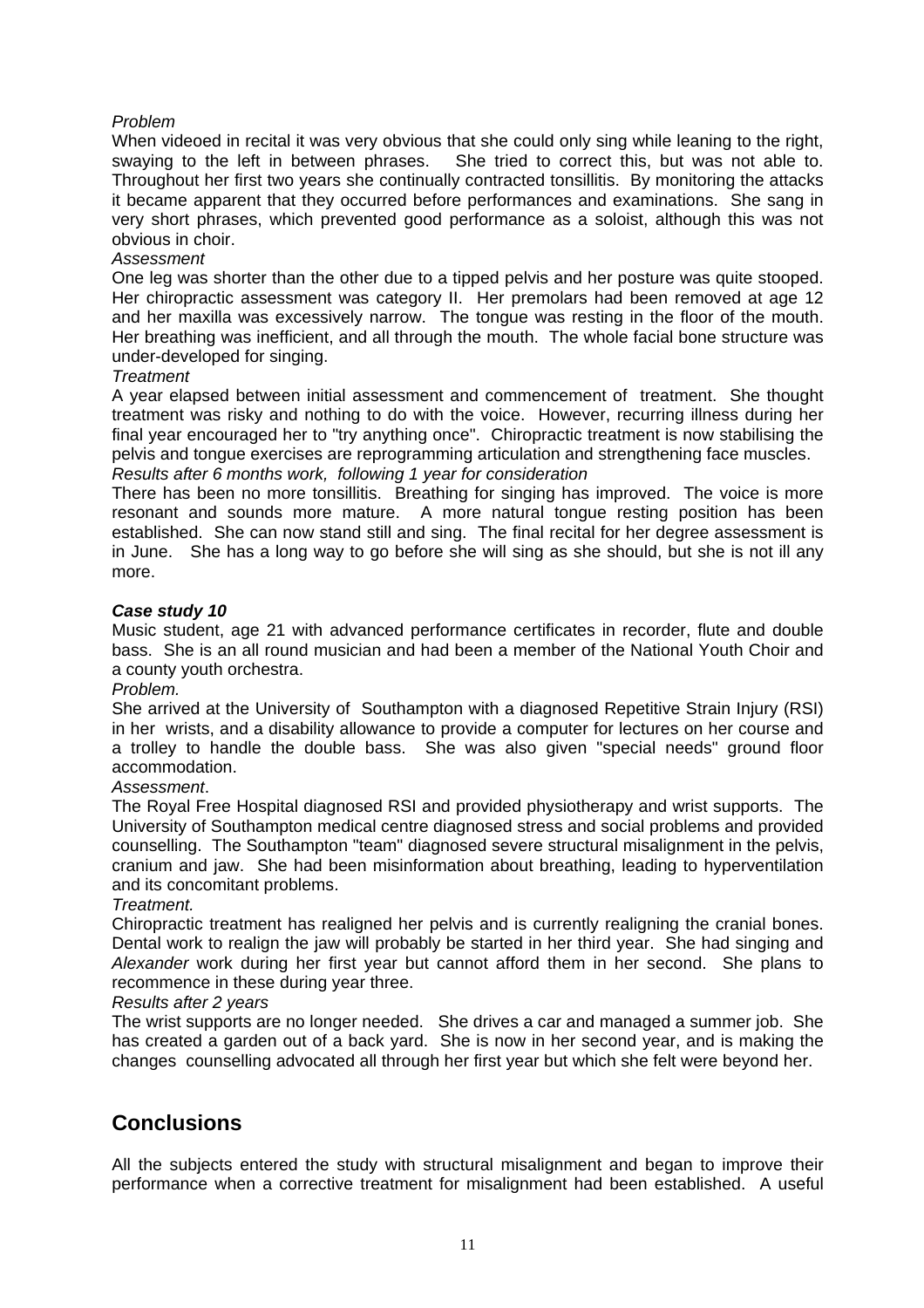set of tools has been assembled which have never before been used in this context. Osteopathy, Chiropractic and Dentistry usually belong to pathology, but in this case have been used to develop potential. Voice work usually belongs to development of potential and not to pathology. It was discovered that light wire appliances do not interfere with singing or articulation after a brief period for adaptation. The experience from this project is that they actually encourage a more efficient use of the face musculature and tongue. In all subjects the tongue was initially found to rest in the floor of the mouth. Their tongues had been trained by singing or voice teachers to rest in this position. In each case the resonance and range of the voice improved when the tongue was restored to its natural resting position.

None of the subjects had any knowledge of functional anatomy even when in possession of an Associated Board grade 8 performance certificate - one even had a teaching qualification. None of the subjects knew anything about the development of the voice in infancy and through childhood, and in many instances the subjects were not only operating with inaccurate mechanics but were practising very hard to maintain these inaccurate mechanics in spite of a feeling that they must be wrong.

Out of 14 music students sent to the author for singing lessons from Southampton University, eight had been found to have structural alignment problems relating to dental work in their early teens. It is common practice to remove teeth for overcrowding, especially the premolars. Removing teeth halts development of the maxilla (roof of the mouth) and prevents the tongue from achieving its natural resting position (Mew, 1981).

The actress unashamedly sought immediate help when the voice went wrong. When the singers' voices went wrong they wasted precious correction time agonizing their own musical failure. During that time they tried to hide the problem and in the process compounded it. One is compelled to question where this attitude is introduced.

This inter-disciplinary work is only just beginning. No one is completely symmetrical or perfectly balanced. This is not important if it does not interfere with life. It is more important to match demand and adaptive range. Thus while most of the population is content and safe because demand does not exceed adaptive range those who demand more precision, as in a sportsman or a musician, must develop better balance and coordination. This is not possible in the presence of misalignment, whether it be in the jaw or in the rest of the skeletal system.

*"In order to advise them, I was often compelled to broaden my scientific horizons by going beyond my immediate areas of expertise."* 

*Edmund Crelin, Professor of Anatomy, about his students at Yale.*

# **References**

Alexander F M (1932) *The use of self*. Dutton: New York

Amorino S, Taddey J (1994) Temporomandibular disorders and the singing voice. *The National Association of Singing Teachers Journal*, 50(1), 3-14.

Caine A (1991) *The Voice Workbook*. Hodder & Stoughton: London.

Caine A (1993) Just a little accomodation. *Cranio-View*, 2(3), 19-22.

Caine A (1995) Beyond chewing. *Cranio-View*, 4(4), 33-41.

Caine A (1997) The voice as a therapy. In *Complementary Therapies in Dentistry* (ed. Varley P). Butterworth-Heinemann: London.

Crelin E (1987) *The Human Vocal Tract: Anatomy, Function, Development, Evolution.*Vantage: New York.